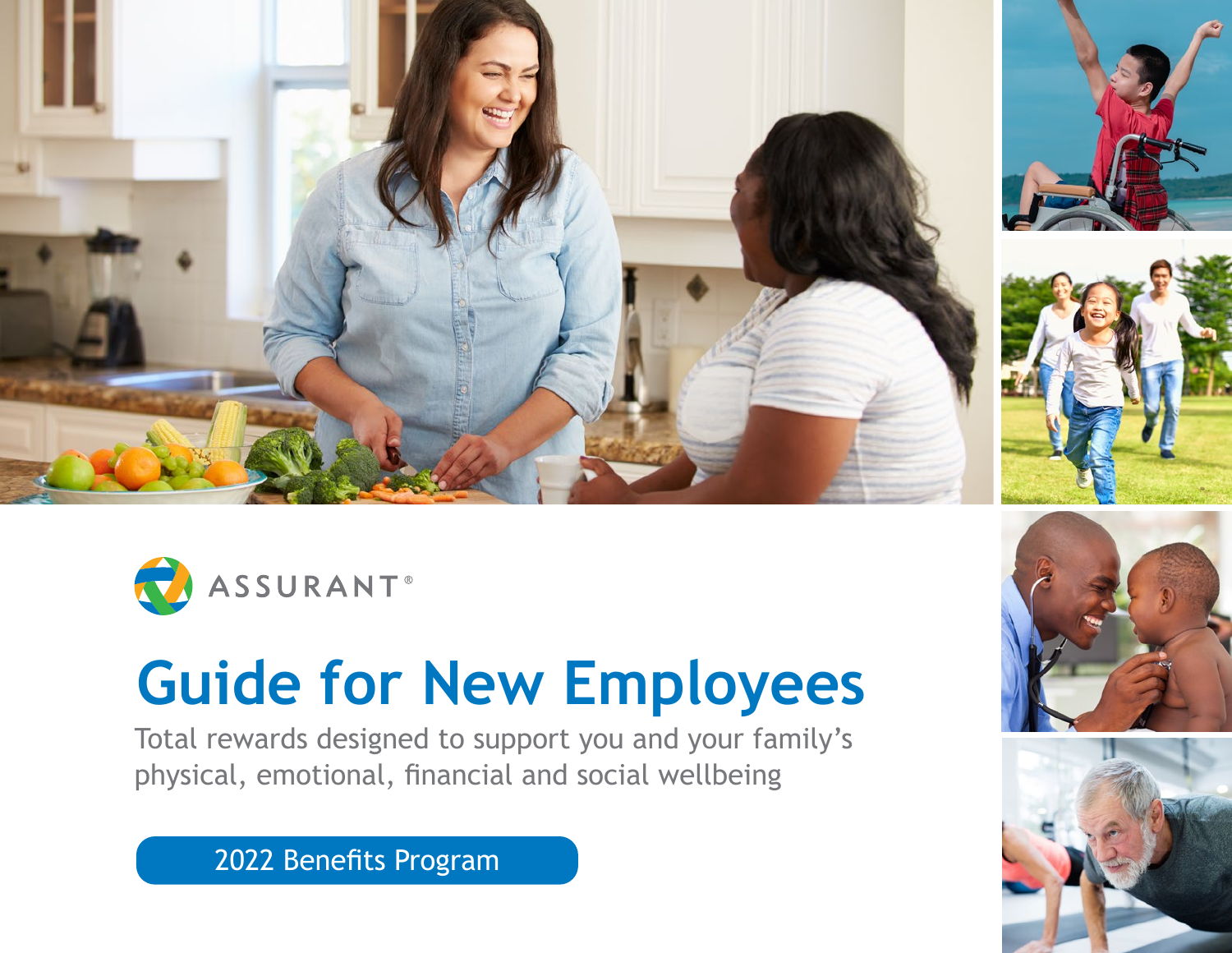## **Welcome!**

We're excited you've decided to join Assurant.

Assurant employees bring their best each day to support our customers, communities and each other. Taking care of yourself and your family is also important. Recognizing the diverse needs and preferences of our employees, our focus is on providing benefits and resources to support our employees' and their dependents' overall wellbeing. Assurant offers a high-quality, affordable and comprehensive benefits program to support your physical, emotional, financial and social wellbeing today and as you plan for tomorrow. We also benchmark our plans against other similar companies and incorporate employee feedback to ensure our programs remain competitive and continue to meet the evolving needs of employees.



All of us understand the importance of health and wellbeing. That's why Assurant continues to invest in programs that can help us all be our best. We pay the majority of your health plan rates, even more than most large employers pay. And we offer an array of wellbeing programs to help support you and your family.

With this guide, you'll learn more about the benefits offered so that you can select the coverage options that best meet your needs. Be sure to visit **[MyAssurantBenefits.com](https://www.myassurantbenefits.com/)** for the most up-to-date information about your benefits. Contact the People Experience Center at **1-866-324-6513** or **[MyHR@Assurant.com](mailto:MyHR%40assurant.com?subject=)** if you have any questions.

As you prepare to make important benefit decisions, we hope you'll take full advantage of all that Assurant has to offer.

Be well,

Francesca Luthi *EVP, Chief Administrative Officer*

## **TAKE ACTION TO ENROLL**

Enroll in or waive coverage within eight calendar days of joining Assurant. Review this guide and make your elections using **MyHR**.

- [Getting Started](#page-2-0)
- [Enrolling in Your Benefits](#page-3-0)
- [Benefit Effective Dates](#page-4-0)
- [Health Plan Options](#page-5-0)
- [Other Valuable Benefits](#page-10-0)
- [Additional Resources](#page-13-0)
- [Your Enrollment Checklist](#page-14-0)

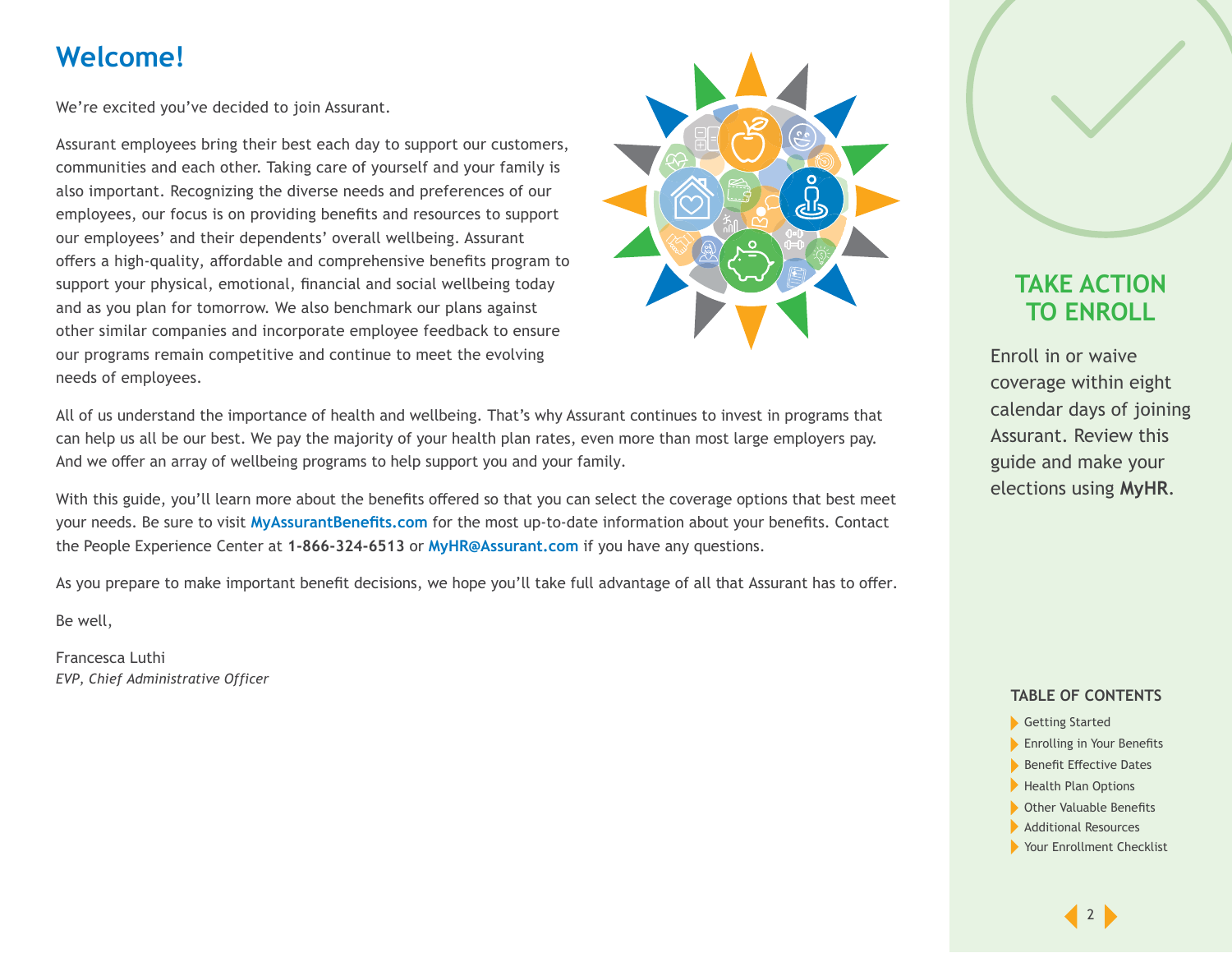## <span id="page-2-0"></span>**Getting Started**

To ensure you have the most appropriate coverage to meet the needs of you and your family, follow these easy steps:

- **• LEARN** about your eligibility and benefit options by reviewing this guide and information on **[MyAssurantBenefits.com](https://www.myassurantbenefits.com/)**.
- **• DECIDE** which options best fit your lifestyle, budget and personal needs.
- **• ENROLL within eight calendar days** of your date of hire using MyHR, available 24/7. **If you don't submit your enrollment or waive coverage within this time frame, you'll be enrolled in default coverage** (see **[page 4](#page-3-0)** for more information).

### **Learn More at MyAssurantBenefits.com**

You and your family members can access **[MyAssurantBenefits.com](https://www.myassurantbenefits.com/)** year-round from a computer, tablet or mobile device. It's your one-stop resource to get information about choosing and using your benefits wisely.

**[MyAssurantBenefits.com](https://www.myassurantbenefits.com/)** offers the most up-to-date benefits information, including the Assurant Health and Welfare and 401(k) Summary Plan Descriptions. You can also find a link to the site on the **Connect intranet**.

### **Eligibility for Assurant Benefits: Documentation Required for Dependent Coverage**

Review the eligibility rules to determine whether you and your dependents qualify for Assurant benefits. If you elect coverage for dependents, you'll need to provide documentation. Mercer, Assurant's benefits eligibility administrator, will contact you directly with instructions for dependent eligibility verification after you enroll.



## **WHAT IS CONNECT?**

Connect is Assurant's employee intranet where you can access the latest company news and information, find links to resources including benefits updates, engage with your colleagues through Yammer and more.

## **Take Charge of Your Health With Preventive Care**

The choices you make every day impact your health and, with it, the cost of your health care. While Assurant is committed to offering comprehensive benefits at an affordable cost, we must work together to be smart health care consumers and keep costs under control.

That's why Assurant believes access to quality health care and prevention is important. Several preventive features are provided at no cost to employees (*some require plan enrollment*):

- Health screenings
- In-network preventive care
- Preventive generic prescription drugs
- Dental checkups
- $\cdot$  Eye exams<sup>1</sup>
- Health coaching and other wellbeing activities, plus rewards for participating

- Getting Started
- **[Enrolling in Your Benefits](#page-3-0)**
- [Benefit Effective Dates](#page-4-0)
- [Health Plan Options](#page-5-0)
- [Other Valuable Benefits](#page-10-0)
- [Additional Resources](#page-13-0)
- ▶ [Your Enrollment Checklist](#page-14-0)

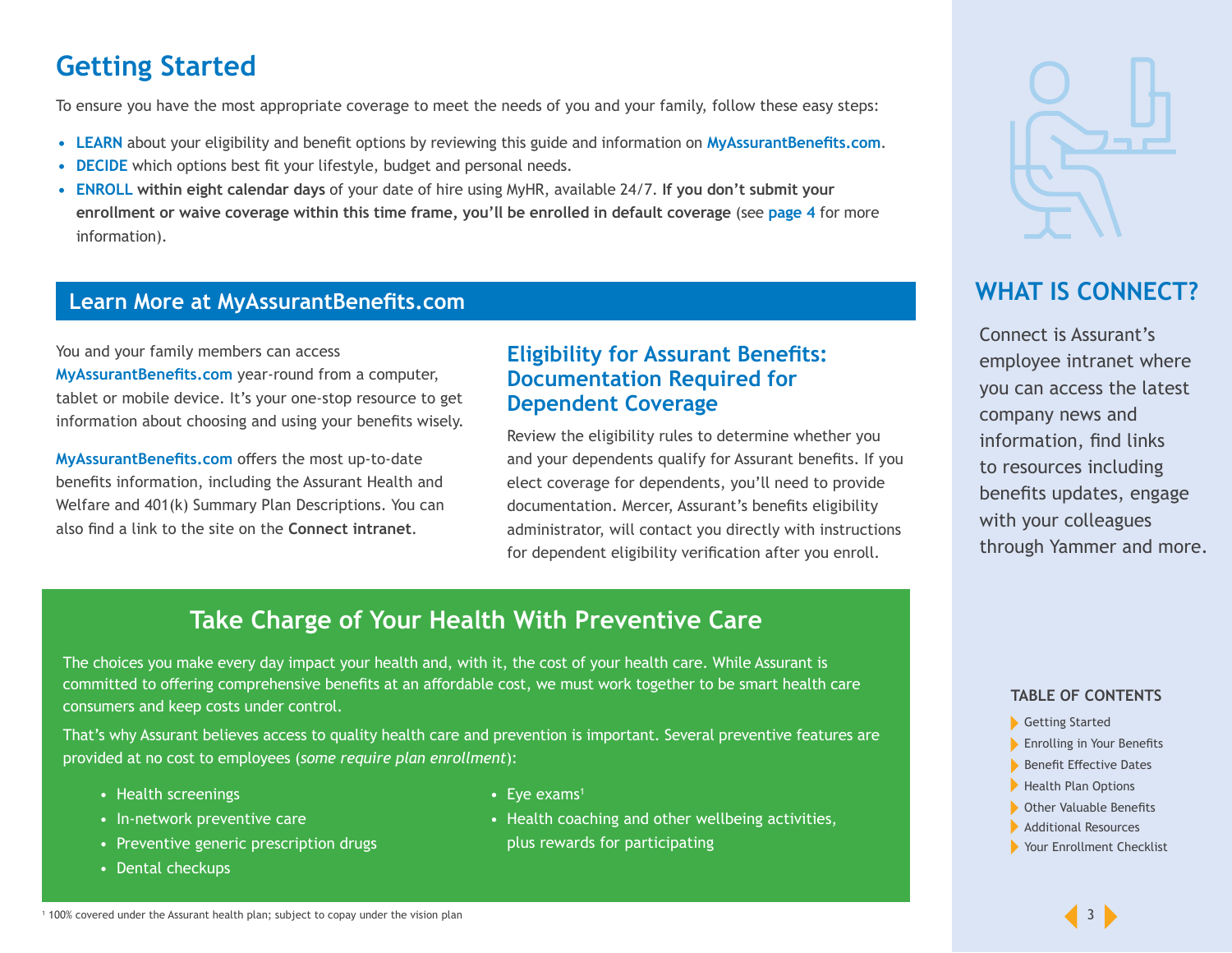## <span id="page-3-0"></span>**Enrolling in Your Benefits**

Even if you don't want health plan coverage through Assurant, you must take action to waive coverage. See effective date information on **[page 5.](#page-4-0)**

| <b>Health and Welfare</b>                                                                                                                                                                                                                                                                                                                                                                                                                                                                                                                                                                                                                                                                                                                                                                                                                                                                                                                                                              | 401(k)                                                                                                                                                                                                                                                                                                 |  |  |
|----------------------------------------------------------------------------------------------------------------------------------------------------------------------------------------------------------------------------------------------------------------------------------------------------------------------------------------------------------------------------------------------------------------------------------------------------------------------------------------------------------------------------------------------------------------------------------------------------------------------------------------------------------------------------------------------------------------------------------------------------------------------------------------------------------------------------------------------------------------------------------------------------------------------------------------------------------------------------------------|--------------------------------------------------------------------------------------------------------------------------------------------------------------------------------------------------------------------------------------------------------------------------------------------------------|--|--|
| <b>Deadline to enroll</b>                                                                                                                                                                                                                                                                                                                                                                                                                                                                                                                                                                                                                                                                                                                                                                                                                                                                                                                                                              |                                                                                                                                                                                                                                                                                                        |  |  |
| Eight calendar days from your date of hire or the date you<br>become eligible, if later                                                                                                                                                                                                                                                                                                                                                                                                                                                                                                                                                                                                                                                                                                                                                                                                                                                                                                | None; eligible after 30 days of employment                                                                                                                                                                                                                                                             |  |  |
| How to enroll or opt out                                                                                                                                                                                                                                                                                                                                                                                                                                                                                                                                                                                                                                                                                                                                                                                                                                                                                                                                                               |                                                                                                                                                                                                                                                                                                        |  |  |
| Visit MyHR through Connect within eight calendar days of your<br>date of hire. See page 15 for enrollment information and review<br>the job aid.                                                                                                                                                                                                                                                                                                                                                                                                                                                                                                                                                                                                                                                                                                                                                                                                                                       | Visit Vanguard.com/RetirementPlans.                                                                                                                                                                                                                                                                    |  |  |
|                                                                                                                                                                                                                                                                                                                                                                                                                                                                                                                                                                                                                                                                                                                                                                                                                                                                                                                                                                                        | Benefits default coverage if you do not enroll                                                                                                                                                                                                                                                         |  |  |
| <b>DEFAULT COVERAGE:</b><br>Health: Orange health plan with Health Savings Account,<br>$\bullet$<br>employee-only<br>Note: You will not be eligible for the Tobacco-Free Health<br>Credit of \$18.46 per paycheck<br>Health Savings Account: Automatic enrollment with no employee<br>$\bullet$<br>contribution<br>Basic Life and Basic Accidental Death & Dismemberment (AD&D)<br>Short-Term Disability<br>$\bullet$<br>Long-Term Disability - Core<br>$\bullet$<br><b>Business Travel Accident Insurance</b><br>Employee Assistance Program<br>$\bullet$<br>Back-Up Care<br>$\bullet$<br>• Live Well wellbeing resources<br>You'll receive NO COVERAGE under the following benefit plans:<br>Health Care and Dependent Day Care Flexible Spending Accounts<br>Vision<br>Dental<br>$\bullet$<br>Supplemental Life and Supplemental AD&D<br>Dependent (Spouse/Domestic Partner) and Child Life<br>Legal Assistance<br>Long-Term Disability - additional 10% Buy-Up option<br>$\bullet$ | • After 30 days, automatically enrolled at a pretax contribution<br>rate of 3%<br>Each year, unless you opt out, the pretax contribution rate will<br>increase by 1% until you reach 6%<br>• When you make pretax or Roth contributions, Assurant will<br>match 100% up to 6% of eligible pay combined |  |  |
| When you will receive your Benefit Elections summary                                                                                                                                                                                                                                                                                                                                                                                                                                                                                                                                                                                                                                                                                                                                                                                                                                                                                                                                   |                                                                                                                                                                                                                                                                                                        |  |  |
| After your enrollment, you'll need to review your Benefit Elections<br>summary (found in your Benefits worklet on MyHR). Make sure<br>you review it carefully for accuracy at that time. If you find any<br>inconsistencies, you should notify the People Experience Center<br>immediately via email at MyHR@Assurant.com, and within four days<br>from the end of the enrollment period.                                                                                                                                                                                                                                                                                                                                                                                                                                                                                                                                                                                              | Initially, and for any changes afterward, confirmation is available on<br>the Vanguard website at Vanguard.com/RetirementPlans.                                                                                                                                                                        |  |  |
|                                                                                                                                                                                                                                                                                                                                                                                                                                                                                                                                                                                                                                                                                                                                                                                                                                                                                                                                                                                        | Making changes throughout the year                                                                                                                                                                                                                                                                     |  |  |
|                                                                                                                                                                                                                                                                                                                                                                                                                                                                                                                                                                                                                                                                                                                                                                                                                                                                                                                                                                                        |                                                                                                                                                                                                                                                                                                        |  |  |



## **MyHR**

You'll use MyHR to enroll in your benefits. The userfriendly site is available 24/7 from your computer, tablet or mobile device. Click on "MyHR" on the home page of Connect to log in. Click **[here](https://www.myassurantbenefits.com/documents/librariesprovider26/eligibility-and-enrollment-resources/accessing-myhr-via-mobile.pdf)** for instructions on how to access MyHR from your mobile device.

#### **TABLE OF CONTENTS**

- [Getting Started](#page-2-0)
- **Enrolling in Your Benefits**
- [Benefit Effective Dates](#page-4-0)
- [Health Plan Options](#page-5-0)
- [Other Valuable Benefits](#page-10-0)
- [Additional Resources](#page-13-0)
- [Your Enrollment Checklist](#page-14-0)

through **MyHR** within 30 days of the qualified event.

Permitted only if you experience a qualified life event and report it May be made at any time, effective on the next administratively possible pay period.

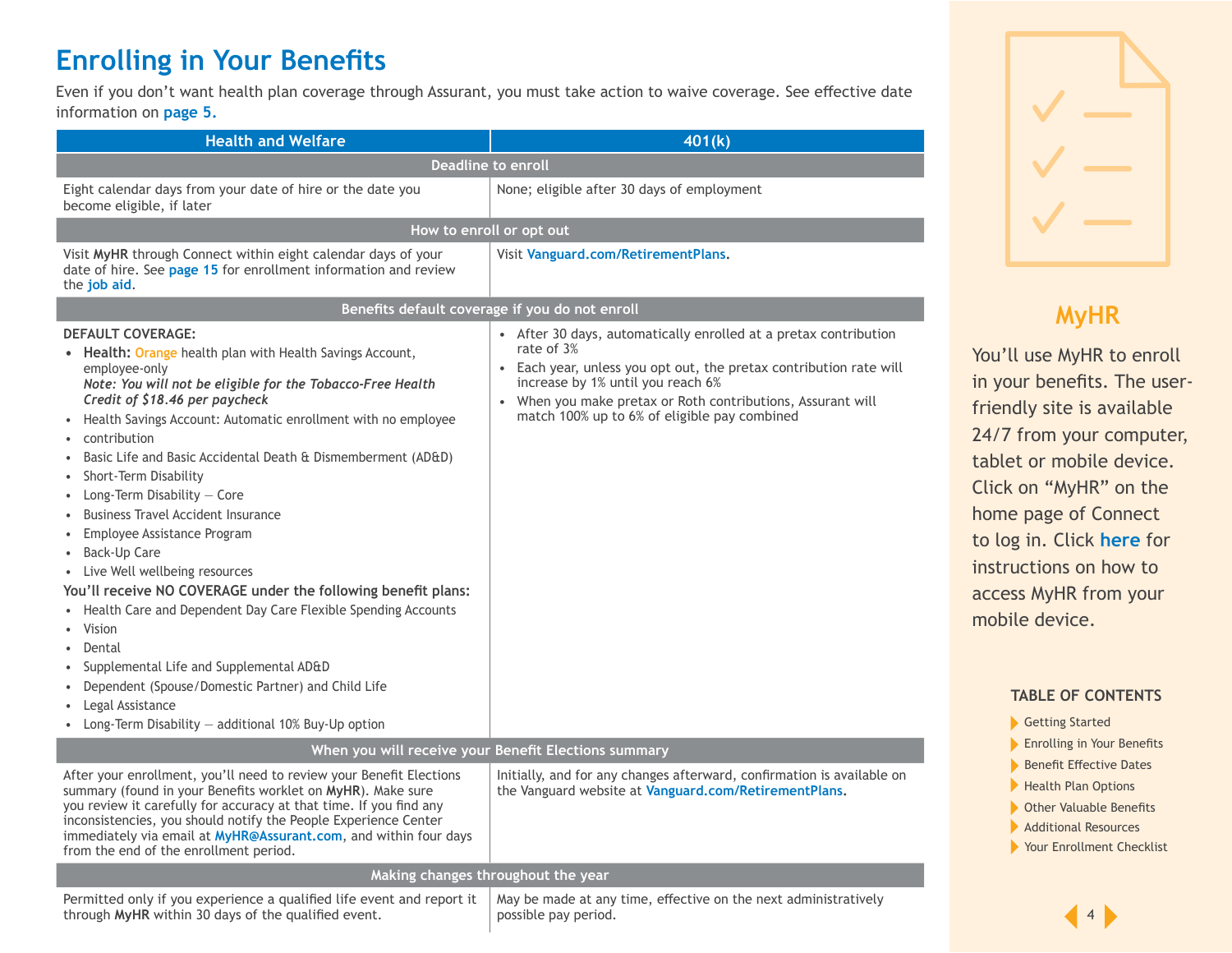## <span id="page-4-0"></span>**Benefit Effective Dates Expert Medical Decision**

| <b>Benefit</b>                                                      | <b>Date</b>                                                                                                         |
|---------------------------------------------------------------------|---------------------------------------------------------------------------------------------------------------------|
| Health, Dental and Vision Plans and Health Reimbursement<br>Account | The later of your hire date or the date you become eligible for benefits                                            |
| <b>Health Savings Account</b>                                       | The first of the month following your hire date                                                                     |
| Supplemental Life Insurance and Dependent Life Insurance            | The later of the date you make your election or, if required, the<br>date your Statement of Health form is approved |
| Supplemental AD&D Insurance                                         | The date you make your election                                                                                     |
| <b>Flexible Spending Accounts</b>                                   | The day after your initial enrollment period ends                                                                   |
| Disability                                                          | After 90 days of employment                                                                                         |
| 401(k)                                                              | After 30 days of employment                                                                                         |
| Employee Stock Purchase Plan                                        | The enrollment period immediately after six months of employment                                                    |

## **Health**

Assurant is pleased to offer the following plans to eligible employees. Check out more details about your benefits on **[MyAssurantBenefits.com.](http://MyAssurantBenefits.com)**

We offer three comprehensive health plans administered by Anthem Blue Cross and Blue Shield: **Blue**, **Green** and **Orange**. These options have different deductibles, coinsurance, out-of-pocket maximums and per-paycheck contributions.

Under all three health plans:

- Coverage is provided for both in-network and out-of-network care.
- In-network preventive care is 100% covered.
- Three tiers of prescription drug coverage are included: generic, preferred brand and non-preferred brand.
- No referrals needed for specialists.
- Coverage offers protection from catastrophic expenses.
- Wellbeing programs are available to you and your family. See the chart on **[page 6](#page-5-0)** that summarizes the three health plans.

#### **Find a Network Provider**

Staying in network for care ensures you get the most value out of your benefits. Finding an in-network doctor is easy:

- Go to **[anthem.com](http://anthem.com)** or the **[Sydney Health](https://www.myassurantbenefits.com/documents/librariesprovider26/medical-resources/find-care.pdf?sfvrsn=1d2f7105_2)** mobile app to register and log in.\*
- Select "Find Care."
- Select "Medical" for type of care, enter your state and select "Medical (Employer-Sponsored)" as the type of plan. Most employees should choose "National PPO (BlueCard PPO)" as the plan/network.\*
- Click "Continue."
- Enter the city or ZIP code in which to search and choose the type of provider you want (e.g., "Physicians & Medical Professionals").
- \* For instructions to search for in-network providers as a guest or for additional information on how to access other select networks in Florida, Georgia, greater Kansas City service area and Wisconsin, see the Health Plan Network section on **[MyAssurantBenefits.com](http://MyAssurantBenefits.com)**.

## **Support Service from ConsumerMedical**

Assurant offers a medical decision support service through ConsumerMedical at no cost to you. The service can help you make more informed medical decisions and get better care. Think of them as your medical ally  $-$  a team of experts including doctors and nurses to help you make sense of it all. They can help you understand your diagnosis and all treatment options, find the right doctor or hospital for your needs, get a second opinion if you need one and even help with ways to cope with having a medical condition. **[Click here](https://www.myassurantbenefits.com/documents/librariesprovider26/consumermedical-virtual-second-opinion/consumermedical-flyer.pdf)** to learn more about the services and support available. *(Requires health plan enrollment.)*

- [Getting Started](#page-2-0)
- **[Enrolling in Your Benefits](#page-3-0)**
- Benefit Effective Dates
- [Health Plan Options](#page-5-0)
- [Other Valuable Benefits](#page-10-0)
- [Additional Resources](#page-13-0)
- [Your Enrollment Checklist](#page-14-0)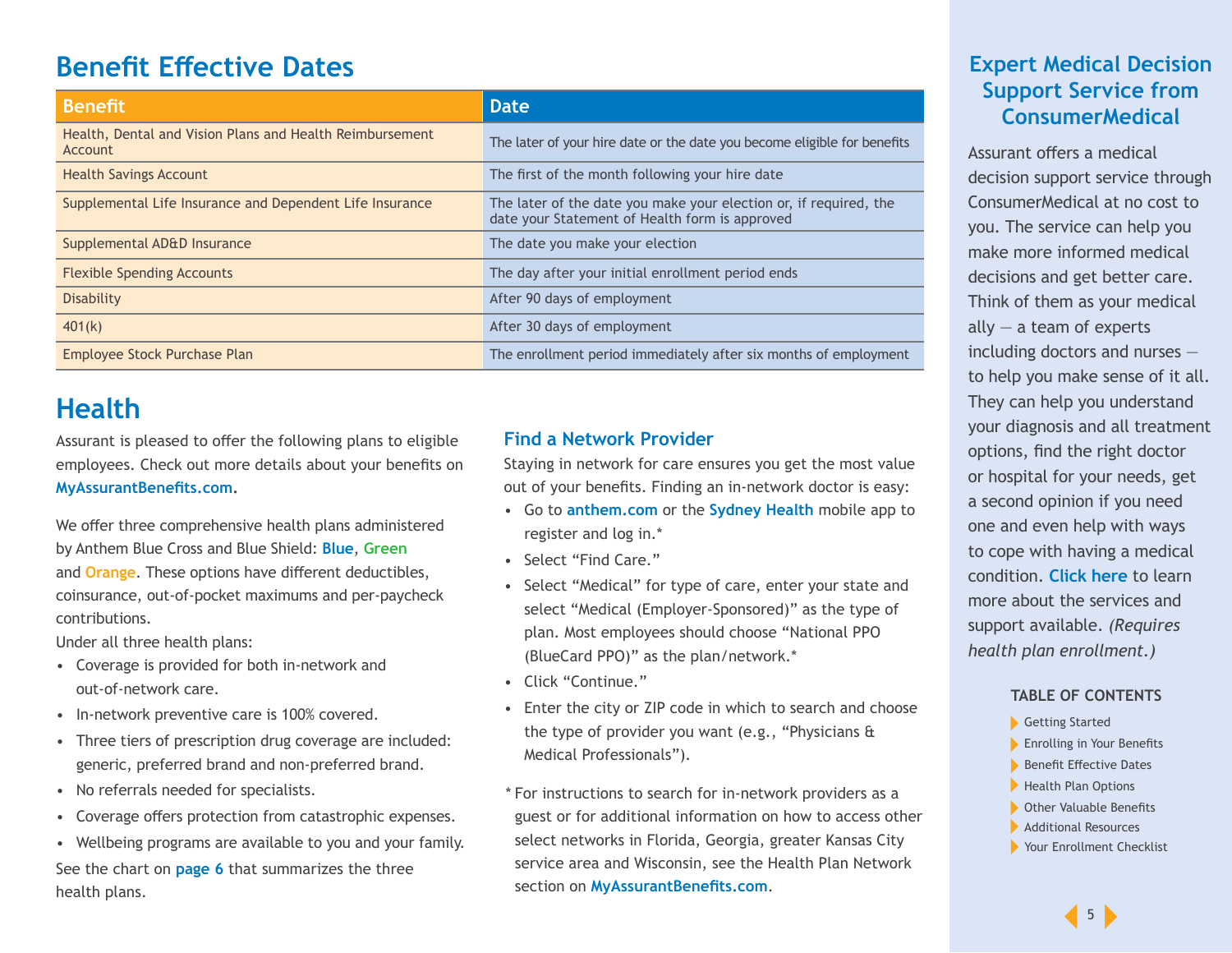## <span id="page-5-0"></span>**Comprehensive Health Plan Options and 2022 Rates**

| <b>Health Plans</b>                                                                                                                                                                                      | <b>Blue</b>                                          | Green                               | Orange                              |  |  |
|----------------------------------------------------------------------------------------------------------------------------------------------------------------------------------------------------------|------------------------------------------------------|-------------------------------------|-------------------------------------|--|--|
| Biweekly per-paycheck contribution (full-time employees) <sup>2</sup><br>Non-tobacco users will receive a separate Tobacco-Free Health Credit of \$18.46 per paycheck, lowering your total contribution. |                                                      |                                     |                                     |  |  |
| Employee-Only                                                                                                                                                                                            | \$146.24<br>\$46.38<br>\$83.86                       |                                     |                                     |  |  |
| Employee & Spouse/Domestic Partner                                                                                                                                                                       | \$360.35                                             | \$215.36                            | \$104.07                            |  |  |
| Employee & Child(ren)                                                                                                                                                                                    | \$326.24                                             | \$195.48                            | \$97.76                             |  |  |
| <b>Employee &amp; Family</b>                                                                                                                                                                             | \$497.00                                             | \$293.92                            | \$129.58                            |  |  |
| <b>In-Network Preventive Care</b>                                                                                                                                                                        | 100% Covered                                         |                                     |                                     |  |  |
| <b>Health Plan Account</b>                                                                                                                                                                               | Health Reimbursement<br>Account                      | <b>Health Savings Account</b>       |                                     |  |  |
| <b>Annual Assurant Contribution to HRA or HSA</b><br>(Individual/Family) $^{3,4}$                                                                                                                        | \$400/\$800                                          |                                     |                                     |  |  |
| Lifetime Maximum <sup>5</sup>                                                                                                                                                                            | Unlimited                                            |                                     |                                     |  |  |
| <b>Flexible Spending Account Eligibility</b>                                                                                                                                                             | <b>Health Care FSA</b><br><b>Limited Purpose FSA</b> |                                     |                                     |  |  |
| <b>Medical Coverage</b><br>In-Network Services<br><b>Out-of-Network Services</b>                                                                                                                         | 80%<br>60%                                           |                                     | 90%<br>70%                          |  |  |
| Annual Deductible (Individual/Family) <sup>4,6,8</sup><br><b>In-Network Services</b><br><b>Out-of-Network Services</b>                                                                                   | \$950/\$1,900<br>\$1,950/\$3,900                     | \$1,700/\$3,400<br>\$2,700/\$5,400  | \$2,800/\$5,600<br>\$3,800/\$7,600  |  |  |
| Annual Out-of-Pocket Maximum<br>(Individual/Family) $4,7,8$<br><b>In-Network Services</b><br><b>Out-of-Network Services</b>                                                                              | \$3,450/\$6,900<br>\$6,450/\$12,900                  | \$4,200/\$8,400<br>\$7,200/\$14,400 | \$4,800/\$9,600<br>\$7,800/\$15,600 |  |  |

<sup>2</sup> Your deductions may differ slightly due to rounding.

<sup>3</sup> Assurant contributes \$200 (Individual) or \$400 (Family) to your HRA or HSA account when your benefits begin and an additional \$200 (Individual) or \$400 (Family) will be distributed evenly throughout the year to your health plan account on a biweekly basis and will be prorated based on your hire date.

<sup>4</sup> "Family" includes Employee & Spouse/Domestic Partner, Employee & Child(ren) and Employee & Family.

<sup>5</sup> There's a combined \$30,000 medical and prescription drug lifetime maximum benefit for infertility treatment. Precertification is required to receive this benefit. Call the member services number on your plan ID card to start the process.

- <sup>6</sup> If you elect Family coverage under the Blue or Green health plans, benefits begin once the entire Family deductible is met (except for preventive care benefits and preventive prescription drugs). If you elect Family coverage under the Orange health plan, benefits begin for a family member once that family member satisfies the Individual deductible. Benefits begin for the entire family once the entire Family deductible is met.
- <sup>7</sup> If you elect Family coverage under the Blue, Green or Orange health plans, eligible expenses for all covered family members can be combined to meet the Family annual in-network out-of-pocket maximum. However, under the Green and Orange health plans, an individual enrolled in Family coverage may also meet the Individual in-network out-of-pocket maximum, and covered eligible expenses for that individual will be paid at 100%.

<sup>8</sup> Deductibles and out-of-pocket maximums for in- and out-of-network services must be met separately - they don't cross-accumulate.

Please note: Benefit coverage for non-tax-qualified dependents, which includes domestic partners, must be made on an after-tax basis. In addition, the employer contribution toward the cost of benefit coverage for a non-tax-qualified dependent will be included in your taxable income and income taxes will be withheld from your paycheck each pay period based on this amount. This amount, also known as imputed income, will be included in your annual gross income for federal tax purposes and shown on your Form W-2.

Please see 2022 rates under "Rates" on **[MyAssurantBenefits.com](https://www.myassurantbenefits.com/rates/health-rates)**.

## **SAVE MONEY ON HEALTH CARE COSTS**

To help you pay for your out-of-pocket costs, the **Blue** health plan has an HRA. The **Green** and **Orange** health plans have an HSA. These accounts work differently, so be sure to fully understand the benefits of each. See pages **[8](#page-7-0)** and **[9](#page-8-0)** and visit **[MyAssurantBenefits.com](http://MyAssurantBenefits.com)** to learn more about their differences.

- [Getting Started](#page-2-0)
- **[Enrolling in Your Benefits](#page-3-0)**
- [Benefit Effective Dates](#page-4-0)
- Health Plan Options
- [Other Valuable Benefits](#page-10-0)
- [Additional Resources](#page-13-0)
- [Your Enrollment Checklist](#page-14-0)

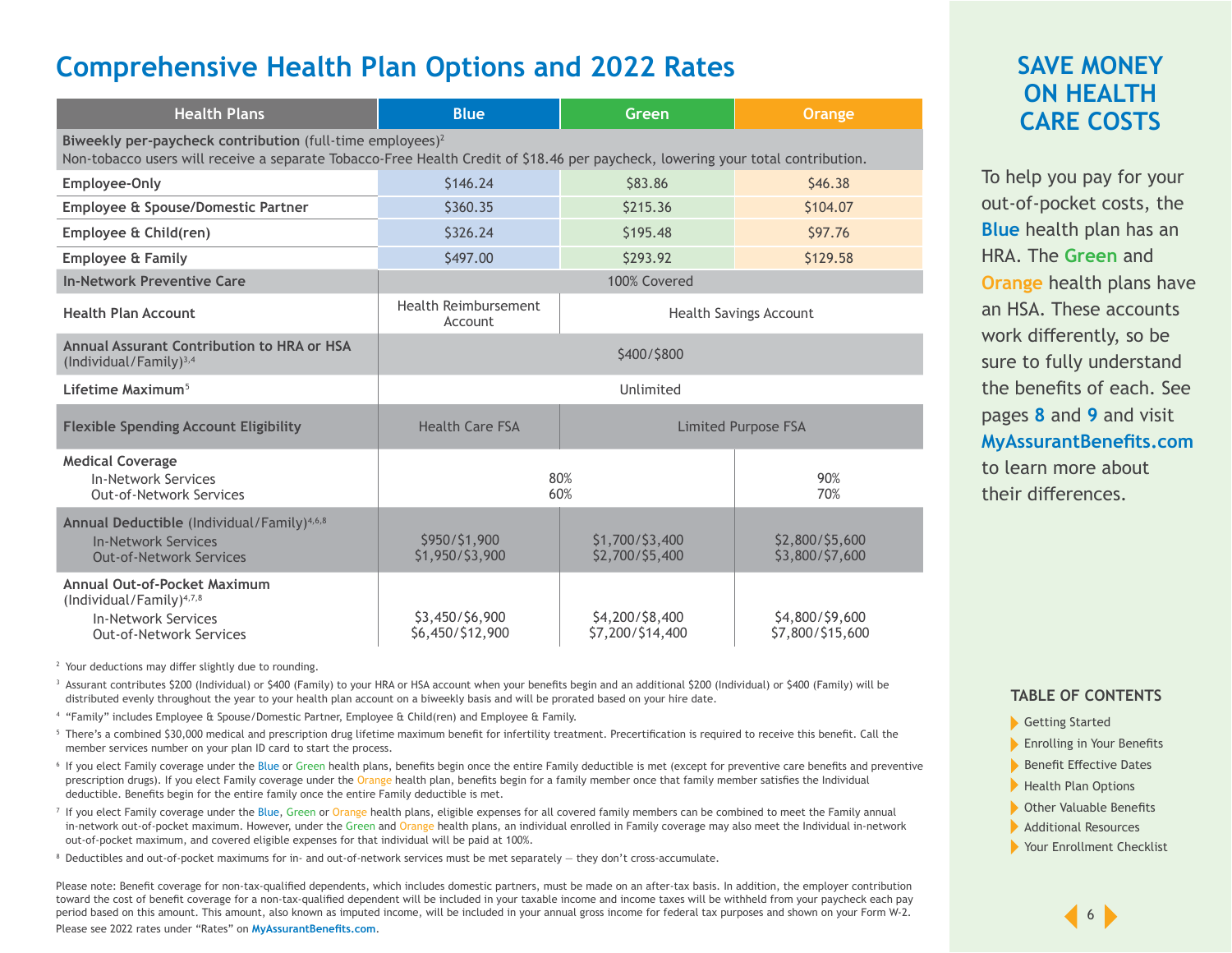## <span id="page-6-0"></span>**Prescription Drugs**

All three health plans include three tiers of prescription coverage, which are part of a drug formulary. Prescriptions are administered by CVS Caremark, which includes most major drug chains and many small independent pharmacies in its national network. Visit **[Caremark.com](http://caremark.com)** (or the **[Prescription Drug Benefits](https://www.myassurantbenefits.com/benefits/health-plan/prescription-drug-benefits)** page of **[MyAssurantBenefits.com](http://MyAssurantBenefits.com)**) before you enroll to review the covered drug list to see which medications are preferred and offer the greatest savings.

|                                                                                               | <b>You Pay</b>                                                         |                                               |  |
|-----------------------------------------------------------------------------------------------|------------------------------------------------------------------------|-----------------------------------------------|--|
| <b>Drug Type</b>                                                                              | <b>Retail Pharmacy</b><br>(Up to 30-day supply)                        | <b>Mail Pharmacy</b><br>(Up to 90-day supply) |  |
| Tier 1: Generic <sup>9</sup>                                                                  | 50%, up to \$50 per prescription                                       | 50%, up to \$125 per prescription             |  |
| Tier 2: Preferred Brand<br>(Drugs listed on the CVS Caremark)<br>Formulary Drug List)         | $50\%$ , \$10 minimum - \$75 maximum                                   | 50%, \$20 minimum - \$150 maximum             |  |
| Tier 3: Non-Preferred Brand<br>(Drugs not listed on the CVS Caremark)<br>Formulary Drug List) | 50%, \$40 minimum - \$100 maximum<br>50%, \$80 minimum - \$200 maximum |                                               |  |
|                                                                                               | Refill Limit <sup>10</sup>                                             |                                               |  |
| <b>All Drug Types</b>                                                                         | Two fills on long-term medicines only                                  | None                                          |  |

<sup>9</sup> Generic preventive prescriptions are covered at 100%. Brand name preventive prescriptions aren't subject to the plan's deductible. All non-preventive prescriptions are subject to the plan's deductible. Caremark periodically reviews their formulary. The prior authorization list may change and certain formulary medications may be excluded from coverage from time to time; impacted members will be notified.

<sup>10</sup> For long-term maintenance medications, the plan allows for two 30-day fills of maintenance medications at any pharmacy in the CVS Caremark network. After that, the plan will cover maintenance medications only if you have 90-day supplies filled through CVS Caremark mail-order or at a CVS Caremark Pharmacy. Specialty medication supply is limited to 30 days.

## **Save on Prescription Drugs**

You can save both time and money when you make smart choices using your prescription drug benefits.

- **• Generic drugs** are just as effective as their brand name counterparts, and are often a fraction of the price. Talk to your doctor about prescribing generic medications when possible.
- **• The Mail-Order Program** delivers your maintenance medications right to your door for a lower out-of-pocket cost. You can fill your long-term prescription twice at a retail pharmacy, but then you must switch over to the mail-order program.
- **• Rx Savings Solutions**: Rx Savings Solutions works with Assurant's pharmacy benefits manager, CVS Caremark, to identify lower-cost options for your prescriptions at no cost to you. You and your covered dependents can manage your savings through the Rx Savings Solutions website (via computer or mobile), or contact Rx Savings Solutions' staff of Certified Pharmacy Technicians and pharmacists for live, personal and confidential support to facilitate the savings for you. This is available to employees enrolled in the Assurant health plan. You must take action to register yourself and your dependents to ensure you're informed of savings opportunities. **[Click here](https://myrxss.com/assurant)** to register.



## **WHAT IS A DRUG FORMULARY?**

A drug formulary is a list of prescription drugs, both generic and brand name, used by practitioners to identify drugs that offer the greatest overall value.

This list is updated throughout the year by CVS Caremark. If your medication is impacted by the annual changes, you'll be notified directly by CVS Caremark.

- [Getting Started](#page-2-0)
- **[Enrolling in Your Benefits](#page-3-0)**
- [Benefit Effective Dates](#page-4-0)
- [Health Plan Options](#page-5-0)
- [Other Valuable Benefits](#page-10-0)
- [Additional Resources](#page-13-0)
- [Your Enrollment Checklist](#page-14-0)

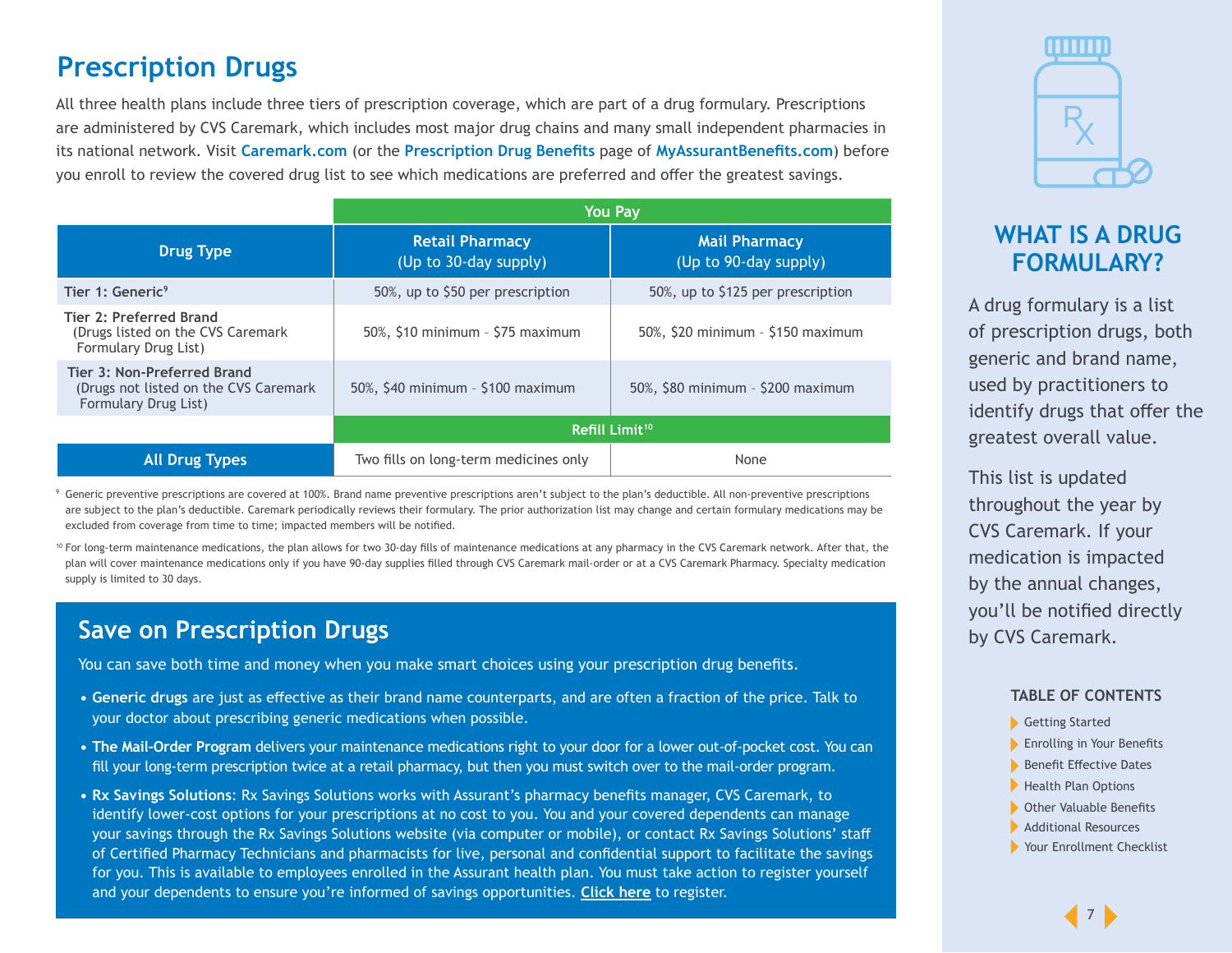## <span id="page-7-0"></span>**Save Money on Health Care**

#### **Health Savings Account (HSA)**

You're eligible for an HSA if you elect either the **Green** or **Orange** health plan. The HSA is a unique tax-advantaged account that allows you to save for health care expenses both now and for the future while lowering your taxable income. To get your savings started, Assurant will deposit **\$200** (Individual) or **\$400** (Family) into your account when your benefits begin. An additional **\$200** (Individual) or **\$400** (Family) will be distributed evenly throughout the remainder of the calendar year to your HSA on a biweekly basis. Your contributions, plus the company contributions and any wellbeing rewards, count toward the annual contribution limit. You can change your contributions at any time throughout the year on **MyHR**.

|                                                                                                                                  | Individual | Family  |  |  |
|----------------------------------------------------------------------------------------------------------------------------------|------------|---------|--|--|
| 2022 IRS Maximum<br>\$3,650<br>for HSA Contribution                                                                              |            | \$7,300 |  |  |
| If you will be age 55 or older by the end of 2022, you can set<br>aside an additional \$1,000 catch-up contribution in your HSA. |            |         |  |  |
| <b>Annual Company</b><br><b>HSA Contribution</b>                                                                                 | \$400      | \$800   |  |  |
| Wellbeing Reward <sup>11</sup>                                                                                                   | \$100      | \$150   |  |  |

<sup>11</sup> Wellbeing rewards represent the total eligible amounts that can be earned toward an HSA/HRA account.

#### **Health Reimbursement Account (HRA)**

If you elect the **Blue** health plan, Assurant will contribute money to an HRA for you to use toward out-of-pocket medical expenses. The HRA is an employer-funded account only. When your benefits begin, Assurant will deposit **\$200** (Individual) or **\$400** (Family) to your HRA, and an additional **\$200** (Individual) or **\$400** (Family) will be distributed evenly throughout the remainder of the calendar year to your HRA on a biweekly basis. Also, you can earn a wellbeing reward for an additional company contribution into your account. Anthem and Caremark automatically draw funds from your account to pay for your eligible health care expenses (as long as you have a balance) before calculating your out-of-pocket cost. If the money in your account isn't used by the end of the year, the balance rolls over to next year. If you also want to set aside money for health care expenses, consider opening a Health Care Flexible Spending Account.

#### **Smart Ideas for Your Financial Wellbeing**

- Save for expenses now and in the future, including in retirement, with your HSA. The money grows tax-free. If you don't use it for eligible medical expenses now, you can continue to grow your account and use the money in retirement.
- If you'll be **55 or older** by the end of 2022, you can set aside an additional **\$1,000** catch-up contribution in your HSA. At **65**, you can use your HSA funds for any expenses, not just qualified medical expenses.
- By putting the difference in premiums between what you would pay for the **Blue** health plan and what you would pay for either the **Green** or **Orange** health plan into an HSA, you'll have money set aside to help you cover the higher deductibles rather than pay for coverage you don't use or may not use.

## **YOUR ID CARDS**

If you enroll in a health plan, you and your covered family members will receive one combined Anthem Blue Cross and Blue Shield (medical/vision) and CVS Card (pharmacy) card in the mail within 30 days of your enrollment (Please note: CVS Caremark contact numbers are listed under the "Pharmacy" numbers on the back of the card.) You should also receive one debit card from Anthem to use for your Health Savings Account (HSA) if you enroll in either the **Green** or **Orange** plan and for your Flexible Spending Account (FSA). One debit card for multiple accounts has "smart" logic to pull funds from the appropriate account.

- [Getting Started](#page-2-0)
- **[Enrolling in Your Benefits](#page-3-0)**
- [Benefit Effective Dates](#page-4-0)
- [Health Plan Options](#page-5-0)
- [Other Valuable Benefits](#page-10-0)
- [Additional Resources](#page-13-0)
- ▶ [Your Enrollment Checklist](#page-14-0)

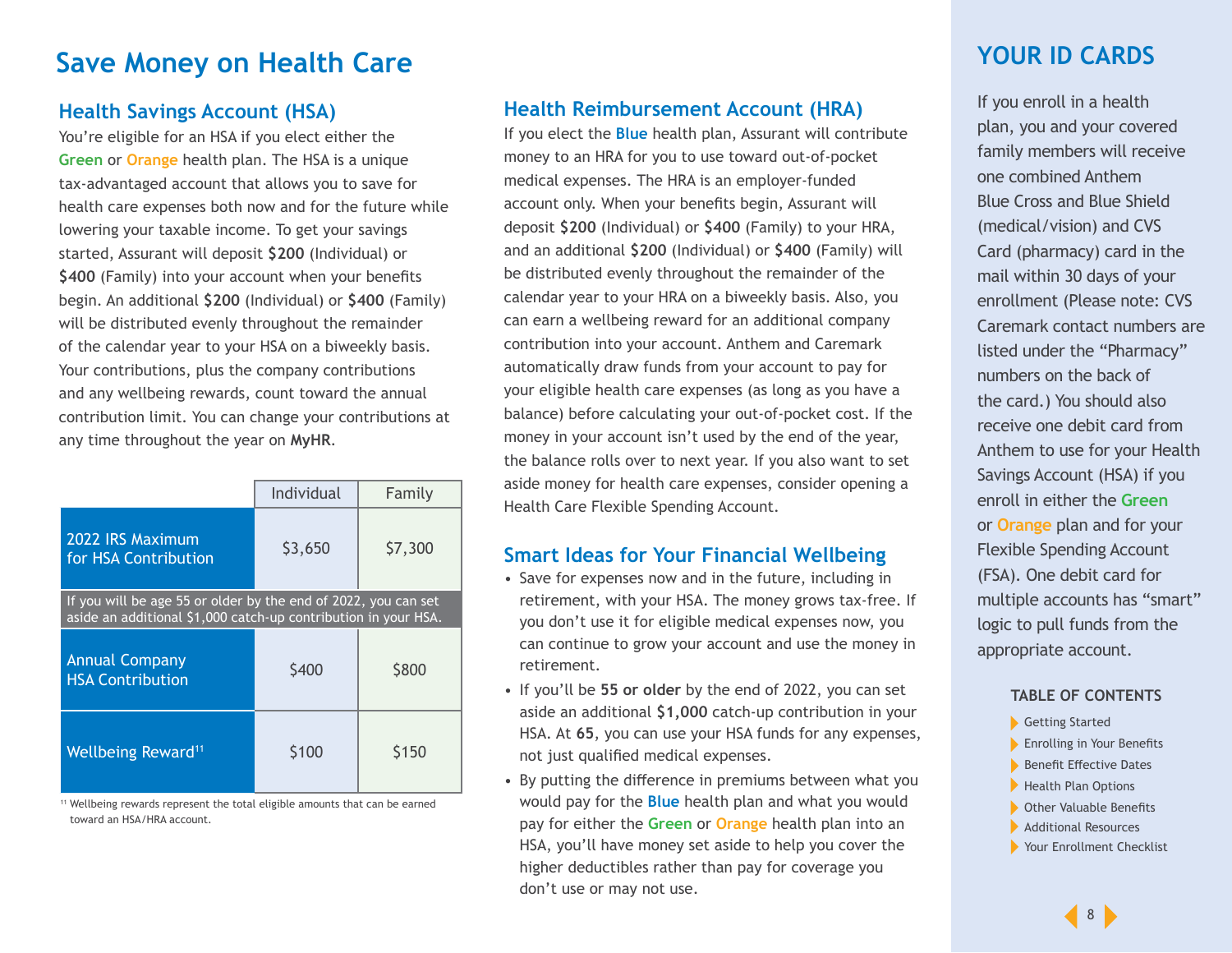## <span id="page-8-0"></span>**HSA Savings Example**

Here's an example of how much you can save in a year by contributing to an HSA.<sup>12</sup>

| <b>Without HSA</b>                              |            | <b>With HSA</b>                                                              |            |  |
|-------------------------------------------------|------------|------------------------------------------------------------------------------|------------|--|
| Annual pay                                      | \$50,000   | Annual pay                                                                   | \$50,000   |  |
| Taxes (tax rate of 22%)                         | $-511,000$ | Estimated annual health care<br>expenses (contributed pretax<br>into an HSA) | $-53,550$  |  |
| Adjusted gross pay                              | \$39,000   | Adjusted gross pay                                                           | \$46,450   |  |
| <b>Estimated annual health</b><br>care expenses | $-53,550$  | Taxes (tax rate of 22%)                                                      | $-510,219$ |  |
| Final take-home pay                             | \$35,450   | Final take-home pay                                                          | \$36,231   |  |
|                                                 |            | Take home<br>this much more                                                  | \$781      |  |

<sup>12</sup> All figures in the table are estimates and are based on an annual salary of \$50,000 and 2021 federal income tax brackets for single filers. Your specific salary, tax rate, expenses and tax savings may be different.



### **Flexible Spending Accounts (FSAs)**

Set aside pretax dollars to pay for eligible health care and dependent care expenses in a Flexible Spending Account.

- **• The Health Care FSA:** Contribute up to **\$2,750 per year** on a pretax basis to pay for eligible out-of-pocket medical, prescription, dental and vision expenses.
- **• The Limited Purpose FSA** (for **Green** or **Orange** health plan participants): Contribute up to **\$2,750 per yea**r on a pretax basis to pay for qualified out-of-pocket dental and vision expenses ONLY.
- **• The Dependent Day Care FSA:** You can contribute up to **\$5,000 per household per year (\$2,500 if married and filing separately)** on a pretax basis to cover your cost of elder care or child care for children up to age 13. Depending on your compensation, your maximum contribution may be reduced to comply with federal law.

When choosing an amount to contribute, **keep in mind that FSAs are a "use it or lose it" account.** Any unused funds at the end of the year will be forfeited.



## **NEED TO GET IN TOUCH?**

A handy list of **[contact](https://www.myassurantbenefits.com/contacts)** information for Assurant benefits is available on **[MyAssurantBenefits.com](https://www.myassurantbenefits.com)**.

- [Getting Started](#page-2-0)
- **[Enrolling in Your Benefits](#page-3-0)**
- [Benefit Effective Dates](#page-4-0)
- [Health Plan Options](#page-5-0)
- [Other Valuable Benefits](#page-10-0)
- [Additional Resources](#page-13-0)
- ▶ [Your Enrollment Checklist](#page-14-0)

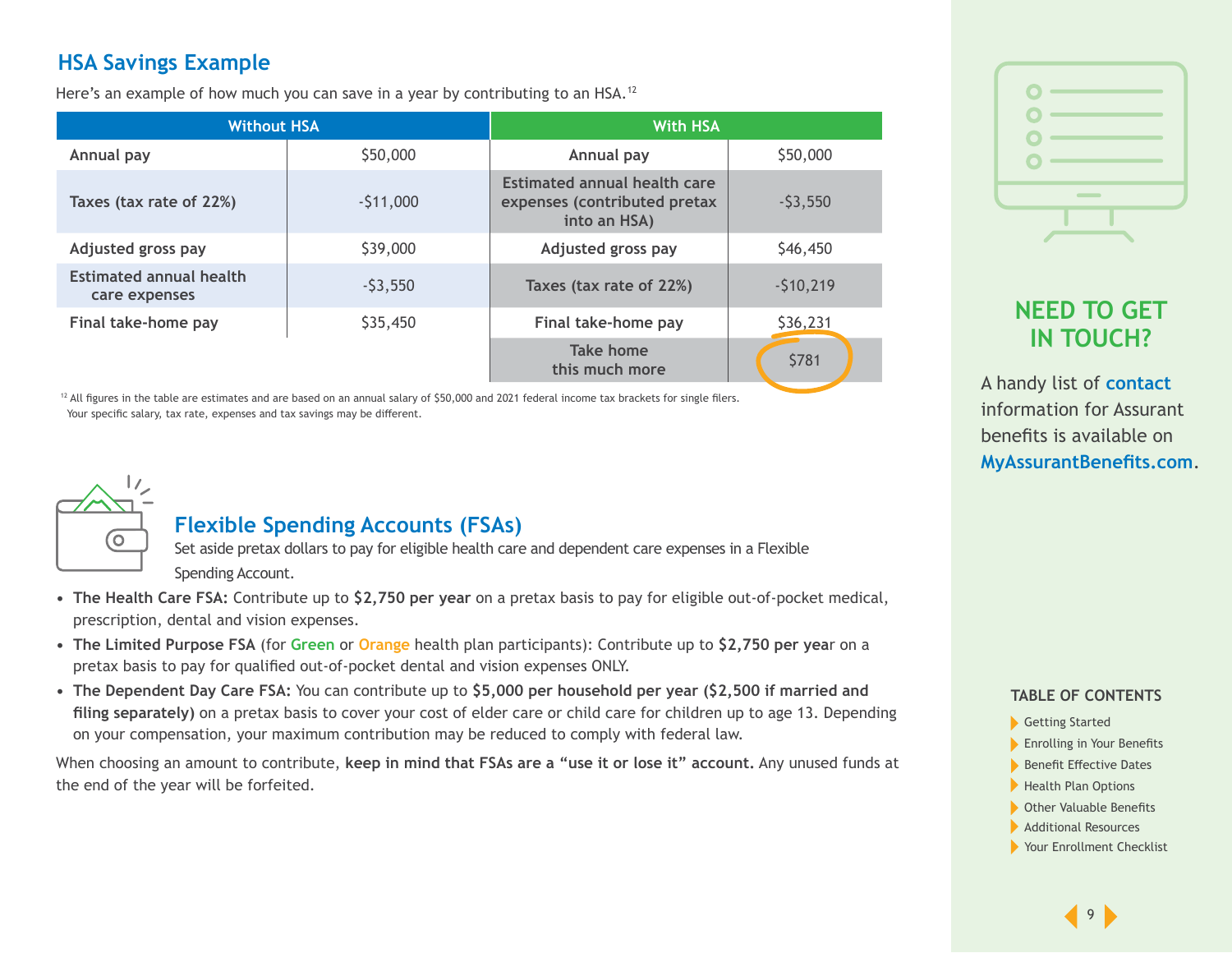## **More Ways to Save**

### **Pick the Right Place for Care**

Avoiding the ER unless it's a true emergency will help lower your out-of-pocket costs and Assurant's health care costs overall. Knowing where to go for care can save you time and money, and get you on the road to recovery faster.

|                             | <b>NurseLine</b>                                                        | <b>LiveHealth Online</b>                                                                      | Doctor's Office                                                                                                                         | <b>Urgent Care</b>                                                          | <b>Emergency Room</b>                                                                                                |
|-----------------------------|-------------------------------------------------------------------------|-----------------------------------------------------------------------------------------------|-----------------------------------------------------------------------------------------------------------------------------------------|-----------------------------------------------------------------------------|----------------------------------------------------------------------------------------------------------------------|
| Cost                        | Free                                                                    |                                                                                               |                                                                                                                                         | \$\$                                                                        | \$\$\$                                                                                                               |
| Availability                | 24/7                                                                    | 24/7                                                                                          | Office hours vary                                                                                                                       | Generally includes<br>evenings, weekends<br>and holidays                    | 24/7                                                                                                                 |
| Average<br><b>Wait Time</b> | A few<br>minutes                                                        | Approximately<br>$10 - 20$ minutes                                                            | Usually under<br>an hour                                                                                                                | Usually about<br>an hour                                                    | $2.5 - 3$ hours                                                                                                      |
| When to Use                 | When you're<br>looking for advice<br>on nonemergency<br>health concerns | Nonemergency<br>conditions, such<br>as sore throats,<br>stomach aches and<br>sinus infections | Nonemergency<br>conditions, such<br>as annual routine<br>health screenings<br>or sore throats,<br>stomach aches and<br>sinus infections | When your doctor's<br>office is closed,<br>but there's no true<br>emergency | Emergency care, such<br>as chest pains, severe<br>pain, major injuries,<br>broken bones and loss<br>of consciousness |

**[Click here](https://www.myassurantbenefits.com/documents/librariesprovider26/medical-resources/er_avoidable.pdf?sfvrsn=b53c7605_2)** to learn more about appropriate ER visits and the resources Anthem offers to help you feel better quickly.

### **Better Choices for Health and Savings**

Health care costs are driven by a variety of factors, including our claims experience, how employees use health care for themselves and their covered dependents, and yearly health care inflation. That's why sharing the responsibility of managing health care costs is so important. In addition to benefits coverage, Assurant provides many wellbeing programs to help employees improve their health to better manage health care costs.

It's all our responsibility to help keep health care costs under control. Understand your benefits to be a smart health care consumer and get the most out of your coverage. Be sure to:

- Avoid unnecessary trips to the emergency room. See the table above for guidance on picking the right place for care.
- Get confidential, one-on-one support to help you and your family make informed decisions about medical care and treatment through ConsumerMedical (**[see page 5](#page-4-0)**).
- Health plan enrollees can use Anthem's convenient telehealth services from home or on the go to access innetwork and board-certified medical and mental health care professionals through live video chat from a phone, tablet or computer.
- Take advantage of preventive services to stay healthy.
- Use generic medications when possible (**[see page 7](#page-6-0)**).
- Consider tax-advantaged savings accounts (see pages **[8](#page-7-0)** and **[9](#page-8-0)**).
- Visit Anthem network providers for care.
- Get your vaccines and annual health screenings, including vision and dental checkups.
- You and your dependents can engage with MyWellbeing for resources to help you focus on your health and wellbeing and to earn rewards. (You don't need to be enrolled in a health plan to take advantage of these programs.)



## **CARE AND COSTS**

Imaging tests such as MRIs can vary by hundreds of dollars depending on where you have them done. Before you schedule a test, know your options.

- [Getting Started](#page-2-0)
- [Enrolling in Your Benefits](#page-3-0)
- [Benefit Effective Dates](#page-4-0)
- [Health Plan Options](#page-5-0)
- [Other Valuable Benefits](#page-10-0)
- [Additional Resources](#page-13-0)
- ▶ [Your Enrollment Checklist](#page-14-0)

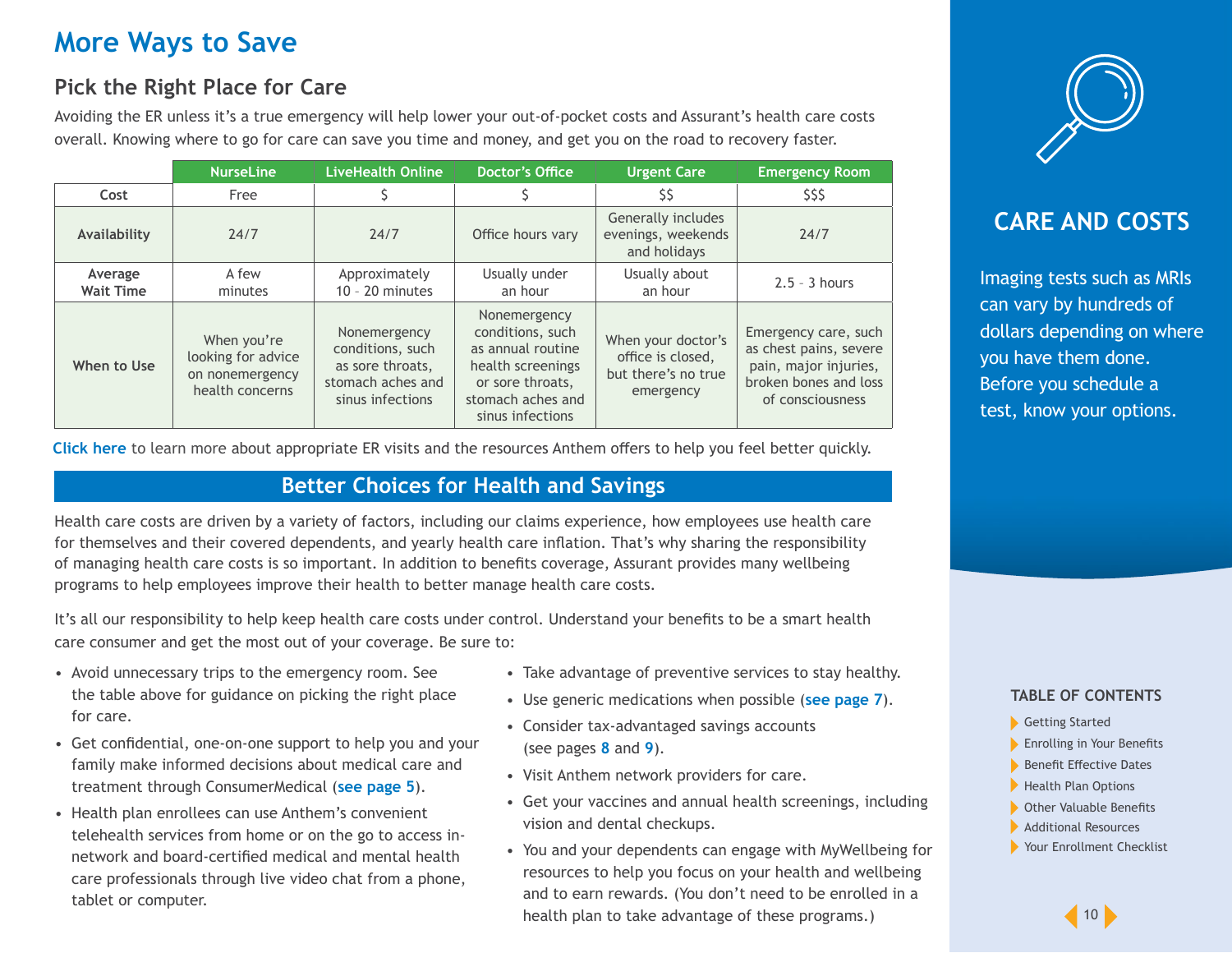## <span id="page-10-0"></span>**Other Valuable Benefits You Can Elect When Enrolling**

### **Vision**

Assurant offers Anthem's Blue View Vision Insight Plan, which provides you with benefits for eye exams, prescription glasses and contacts. Anthem has negotiated discounted rates and offers an extensive network of optometrists and vision care specialists. Employees pay 100% of premiums through pretax payroll deductions. You can elect coverage even if you waive health plan coverage. View the **[Anthem Blue View Vision Insight PDF](https://www.myassurantbenefits.com/documents/librariesprovider26/vision-resources/vision-plan-summary.pdf)**.

## **Dental**

Certain conditions and diseases can be prevented and identified by maintaining good dental health habits. Keep your teeth and gums healthy through regular dental care with the MetLife Dental plan. Preventive and diagnostic dental care is covered at 100%.

### **Life and AD&D Insurance**

Assurant automatically provides Basic Life and Accidental Death & Dismemberment coverage administered through MetLife, and you have the option of purchasing additional coverage. If your election requires evidence of insurability (such as additional life insurance coverage for you or your dependents), you'll be asked to complete MetLife's Statement of Health Form. Review additional details at **[MyAssurantBenefits.com](https://myassurantbenefits.com/)**.

### **Legal Assistance Plan**

LegalEASE is our provider of the Legal Assistance Plan.<sup>13</sup> Elect this benefit coverage for prepaid legal assistance for a variety of legal and financial matters, including access to professional attorneys, financial counselors, identity theft protection, credit record corrections, coverage for minor traffic offenses and other resources. View the **[LegalEASE PDF](https://www.myassurantbenefits.com/documents/librariesprovider26/legal-assistance-plan/legalease-overview.pdf)**.

## **Disability**

If you're injured or ill for a period of time and unable to work, Assurant provides Short-Term Disability and Long-Term Disability benefits after 90 days of employment through Lincoln Financial to replace a portion of your income. This coverage replaces earnings that would otherwise be lost due to your own serious health condition or following a qualifying accident, injury or pregnancy. You can request a leave of absence through **MyHR**.

#### *Short-Term Disability*

You receive a benefit of 66.67% base pay. The STD plan also includes a Pregnancy Leave benefit that provides 100% base pay replacement for up to eight weeks for employees giving birth. You will automatically be enrolled in the STD benefit after reaching 90 days of service. No election is required.

#### *Long-Term Disability*

You receive a Core LTD benefit of 50% **[Plan Pay](https://www.myassurantbenefits.com/documents/librariesprovider26/disability-and-life-insurance-resources/plan-pay.pdf?sfvrsn=fed57005_4) up to \$15,000 per month**. You may increase your total income replacement to 60% if you elect the Long-Term Disability Buy-Up Option. If you elect this option as a new hire, you won't need to provide evidence of insurability. Enrollment in the Core LTD benefit is automatic and doesn't require an election. Late enrollment or any future enrollment changes require evidence of insurability through MyHR. The LTD Buy-Up option is subject to a Pre-Existing Condition Exclusion as explained in the **[Health and Welfare Summary](https://www.myassurantbenefits.com/documents/librariesprovider26/plan-documents-resources/assurant-health-and-welfare-benefit-plan-summary-plan-description.pdf)  [Plan Description](https://www.myassurantbenefits.com/documents/librariesprovider26/plan-documents-resources/assurant-health-and-welfare-benefit-plan-summary-plan-description.pdf)** on **[MyAssurantBenefits.com](https://www.myassurantbenefits.com)**.



- [Getting Started](#page-2-0)
- **[Enrolling in Your Benefits](#page-3-0)**
- [Benefit Effective Dates](#page-4-0)
- [Health Plan Options](#page-5-0)
- Other Valuable Benefits
- [Additional Resources](#page-13-0)
- [Your Enrollment Checklist](#page-14-0)

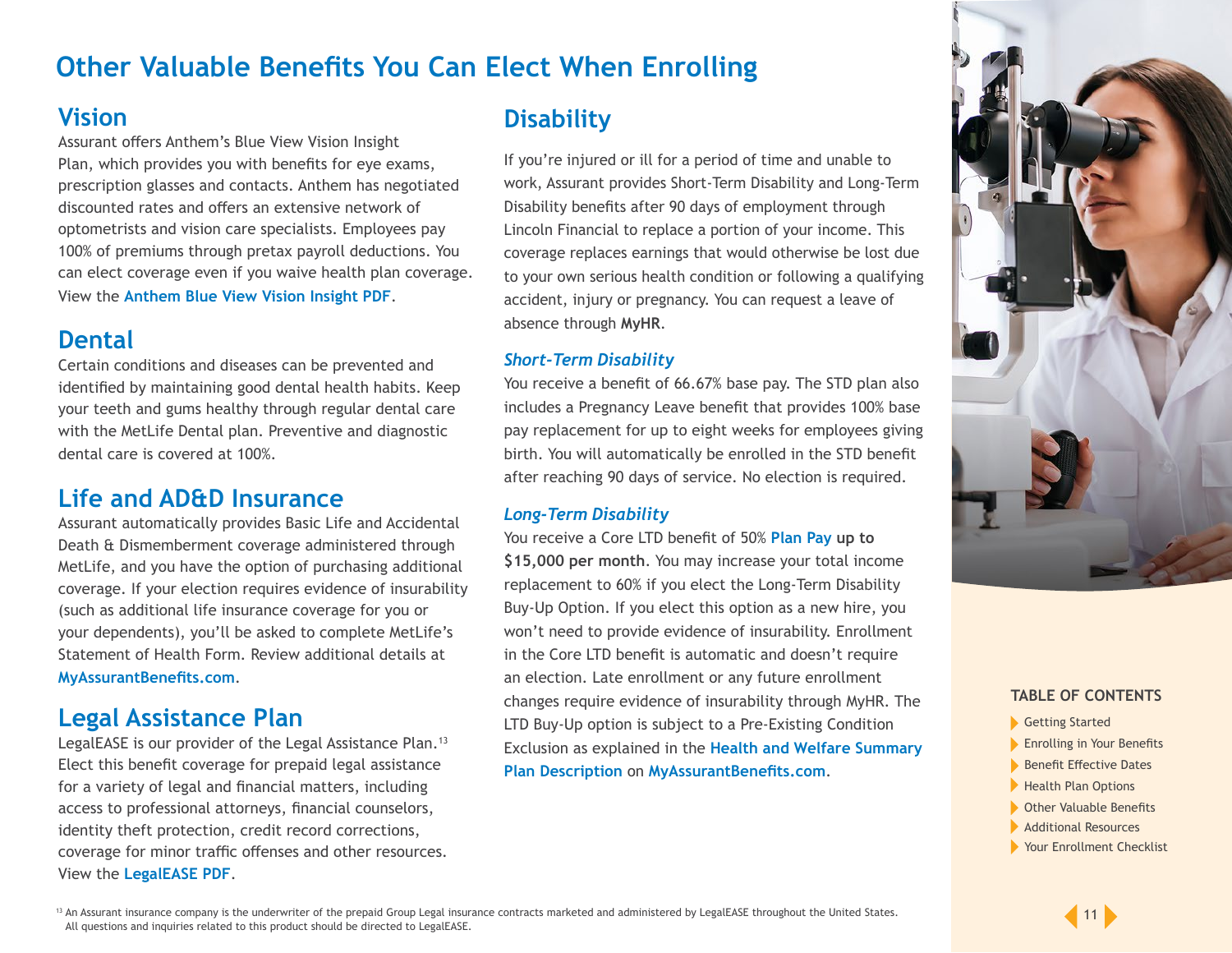## **Family-Friendly Benefits**

Assurant is committed to being a diverse, equitable and inclusive company — one that recognizes the variety in families and caregivers. We're also focused on helping employees with work-life balance and providing benefits and resources to help with these challenges.



#### **Pregnancy Leave**

After you're employed with Assurant for 90 days, all benefits-eligible employees may receive up to eight weeks of pregnancy leave paid at

100% under Assurant's Short-Term Disability plan.



#### **Paid Parental Leave**

After 90 days of employment, all benefitseligible parents, whether due to birth, adoption or surrogacy, will be eligible to take four weeks of 100%-paid parental leave to bond with their new child. You can take the time off in four consecutive weeks, or split the time and use it in two two-week increments. Parental leave must be taken within six months of the birth or placement of a child and is in addition to any pregnancy leave taken under the Short-Term Disability plan.

#### **Subsidized Back-Up Care**

There might be times when you're in a bind because your dependent's regular day care falls through. Assurant offers back-up care through Bright Horizons and subsidizes up to seven days per year for care of your dependent children or dependent adults. Bright Horizons offers a national network of qualified facilities and caregivers. Register for when you need it at **[BrightHorizons.com](https://www.brighthorizons.com/)**.



#### **Family Planning Support**

If you enroll in the Assurant health plan, you'll have access to fertility benefits and support services through WINFertility. WINFertility provides 24/7 access to nurse care navigators to provide individualized care plan options, access to high-quality providers, including reproductive endocrinologists, to enhance patient outcomes based on specific circumstances. Assurant also offers a **\$30,000** lifetime maximum for fertility benefits (combined for medical and pharmacy fertility assistance). You're responsible for precertifying your fertility services to receive the coverage. **[Click here](http://managed.winfertility.com/assurant)** for additional important information about this benefit.

#### **Adoption and Surrogacy Assistance**

To support you in growing your family through adoption and/or surrogacy, Assurant will provide up to **\$20,000** of financial assistance for qualifying costs associated with these services.



- [Getting Started](#page-2-0)
- [Enrolling in Your Benefits](#page-3-0)
- [Benefit Effective Dates](#page-4-0)
- [Health Plan Options](#page-5-0)
- [Other Valuable Benefits](#page-10-0)
- [Additional Resources](#page-13-0)
- ▶ [Your Enrollment Checklist](#page-14-0)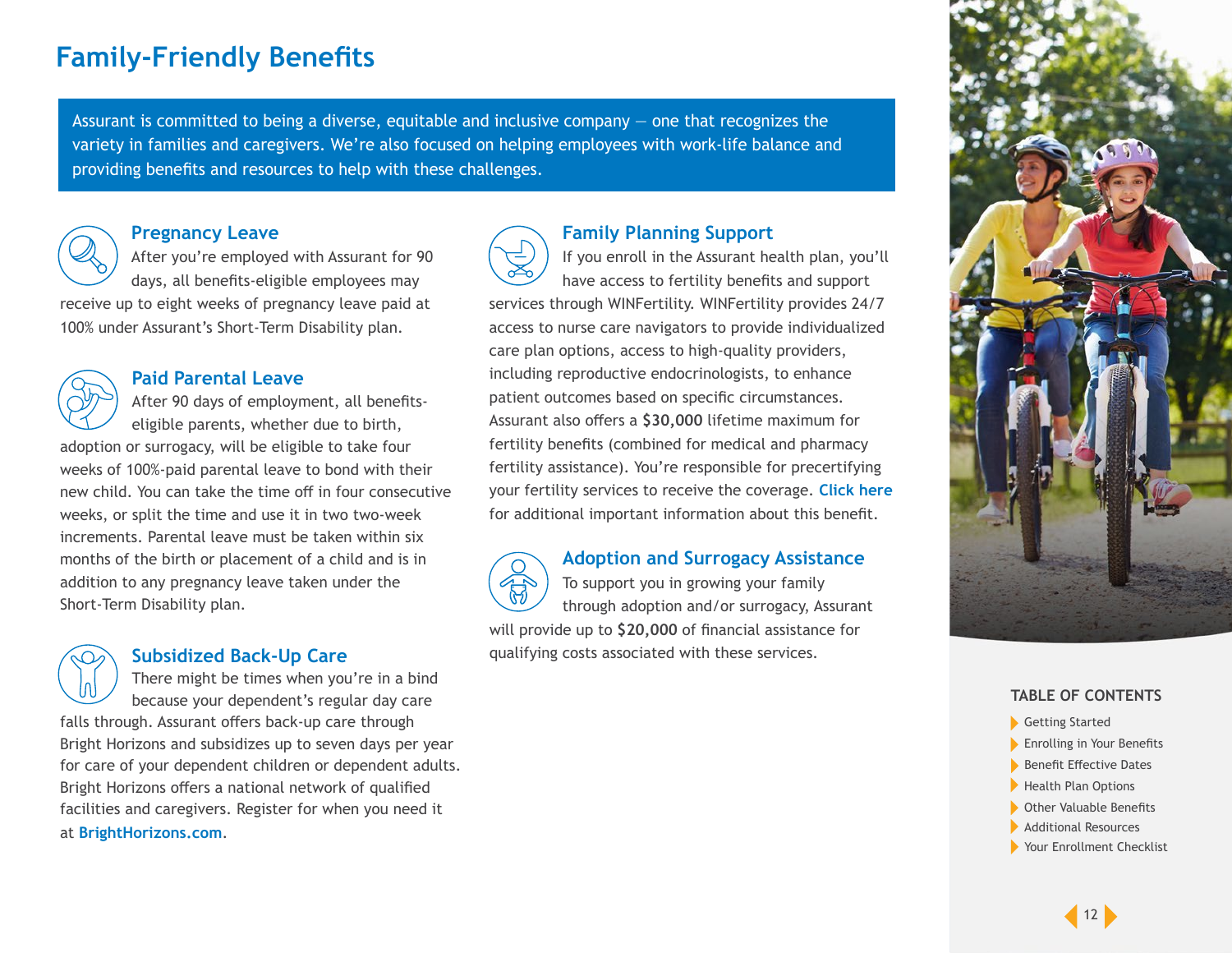## **Additional Benefits and Resources**

### **Retirement**

It's never too early  $-$  or too late  $-$  to start saving for retirement through the 401(k) Plan. When you make pretax or Roth contributions, Assurant will match 100% up to 6% of eligible pay combined. You're eligible to participate after 30 days of employment and you may change your contribution rate at any time.

### **Commuter Benefits Program**

Keep more money in your pocket by setting aside pretax dollars to pay for eligible commuter expenses through the Commuter Benefits Program administered by HealthEquity. Examples include subway, bus, train, ferry, vanpool and parking. In 2022, the IRS limit for pretax contributions is \$280 per month. You can enroll by visiting the HealthEquity website at: **[healthequity.com/wageworks](http://healthequity.com/wageworks)**. New users can register by selecting "Log In/REGISTER" and then "Employee Registration." You can enroll, change or terminate your pretax deductions at any time on a prospective basis. Elections and changes must be made by the 10th of the month in order to be effective for the following month (dates may vary by state).

## **Employee Stock Purchase Plan**

After six months of employment, you may purchase shares of Assurant stock at a discount of 10% with funds you contribute to the ESPP through after-tax payroll deductions.

### **Alliant Credit Union**

Assurant offers its employees access to Alliant Credit Union, a free resource to assist you with financial security. Alliant is one of the largest credit unions in the U.S., with more than 85 years of experience and 500,000+ members nationwide. As a 100% digital, not-for-profit credit union, Alliant can offer members high savings and checking rates, low loan rates, rich credit card rewards and fewer fees. **[Click here](http://myalliantcreditunion.com/assurant)** to learn more.

### **Tuition Reimbursement**

Assurant supports your efforts in furthering your personal and professional development. In fact, we want to help pay for it through reimbursing your expenses for businessrelated continuing education:

- Undergraduate (eligible after six months of employment)
- Graduate degree program (eligible after 12 months of employment)

### **AIM Specialty Health Solutions**

Anthem Blue Cross and Blue Shield uses AIM Specialty Health Solutions (AIM) to promote appropriate, safe and affordable health care. AIM helps improve the quality of care and reduces costs for some of the most complex tests and treatments. This service is available to health plan enrollees. Call the AIM phone number on your Anthem ID card for assistance with:

- High-tech radiology exams
- Musculoskeletal and pain management solutions
- Sleep apnea testing and treatment

### **Weight Watchers®**

Maintaining a healthy weight is important to overall wellbeing. Through our partnership with WW (Weight Watchers Reimagined), Assurant offers a 50% discount off of the membership cost for benefits-eligible employees to join WW. **[Click here](https://www.weightwatchers.com/us/assurant)** for available WW plans, member discounted costs and sign-up information.

### **Livongo for Diabetes**

The Livongo for Diabetes program helps make living with Type 1 or Type 2 diabetes easier. The program is completely confidential and offered to employees and dependents living with a diabetes diagnosis and covered under the Assurant health plan. Eligible participants receive glucose testing supplies, access to coaches and other resources to support you along the way, all at no cost to you. To learn more, check out a short video **[here](https://www.youtube.com/watch?app=desktop&v=PrVexrNpWuw&feature=youtu.be
)** or visit [Livongo's](http://join.livongo.com/assurant) website and use registration code "Assurant."



## **LINKEDIN LEARNING**

To expand learning opportunities and develop new skills, all employees have access to LinkedIn Learning. You can select from nearly **9,000** self-paced video courses in a range of topics taught by industry experts as well as book summary podcasts. Explore courses via your computer or mobile phone through MyLearning on MyHR.

- [Getting Started](#page-2-0)
- [Enrolling in Your Benefits](#page-3-0)
- [Benefit Effective Dates](#page-4-0)
- [Health Plan Options](#page-5-0)
- [Other Valuable Benefits](#page-10-0)
- [Additional Resources](#page-13-0)
- [Your Enrollment Checklist](#page-14-0)

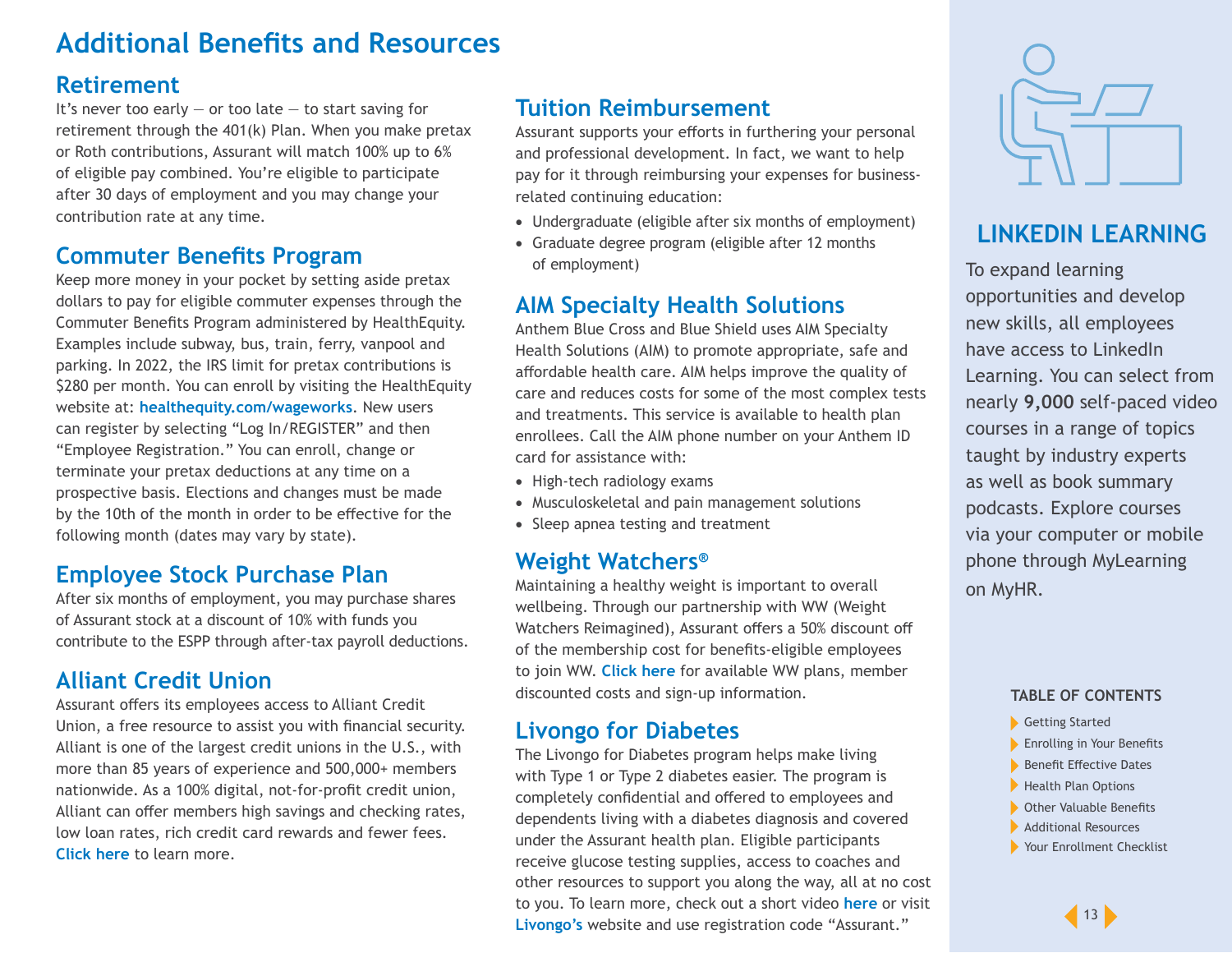## <span id="page-13-0"></span>**More Resources for Your Wellbeing**



#### **Live Well**

Assurant provides resources to help you live well and support your wellbeing. We recognize that wellbeing means different things to different people, so we focus on

four key areas: physical, emotional, financial and social.

Visit **[MyAssurantBenefits.com](https://myassurantbenefits.com/)** > **[Live Well](https://www.myassurantbenefits.com/live-well/live-well-overview)** to explore all of the resources Assurant offers to meet your needs for total wellbeing. Or engage with MyWellbeing and let the interactive experience guide you. MyWellbeing is just one component of the Live Well program, where you can:

- Find resources to help you improve or maintain your healthy habits.
- Join challenge activities.
- Earn and track points that apply toward rewards.
- Connect your device to track your physical activity.
- Take your Wellbeing Assessment.
- Participate in a health coaching program with a qualified health coach. A health coach can help you with diet and exercise, quitting smoking and more.

#### **Assurant Global Employee Assistance Program (EAP)**

To support you and your family during challenging times and for everyday support, Assurant offers the Global EAP at no cost to you. Our U.S. EAP provider New Directions offers free counseling and support 24/7. Visit **[eap.ndbh.com](https://eap.ndbh.com)** and use company code "Assurant" to learn more about these services.

#### **Time Away From Work**

Assurant offers paid time off (number of days varies; see PTO information on **MyHR** > **AskHR**) as well as unpaid time off. The company also provides paid holidays. Assurant recognizes a set of core holidays (based on national holidays) with multiple holiday schedules to accommodate customer service needs. Read more about Assurant's time off policies on **AskHR**.

#### **Assurant Employee Matching Gifts Program and Paid Time to Volunteer**

Through the Assurant Employee Matching Gifts Program, all eligible employees worldwide can request a dollar-fordollar match from the Assurant Foundation for qualifying charitable donations, up to \$1,000 per year. Visit the **Assurant Cares portal**, accessible through **Connect,** to request all matches prior to December 31 each year. Assurant also supports your volunteer efforts with up to eight hours of paid time annually to volunteer with organizations that matter to you personally. Be certain to log your volunteer hours in Assurant Cares as well.



## **EMPLOYEE DISCOUNTS**

Enjoy a variety of employee discounts such as:

- Mobile phone plans
- Home appliances
- Electronics
- Travel
- Renters Insurance

Check out the list of discount programs available to you by searching "**Employee Discounts**" on **Connect**.

- [Getting Started](#page-2-0)
- [Enrolling in Your Benefits](#page-3-0)
- [Benefit Effective Dates](#page-4-0)
- [Health Plan Options](#page-5-0)
- [Other Valuable Benefits](#page-10-0)
- Additional Resources
- [Your Enrollment Checklist](#page-14-0)